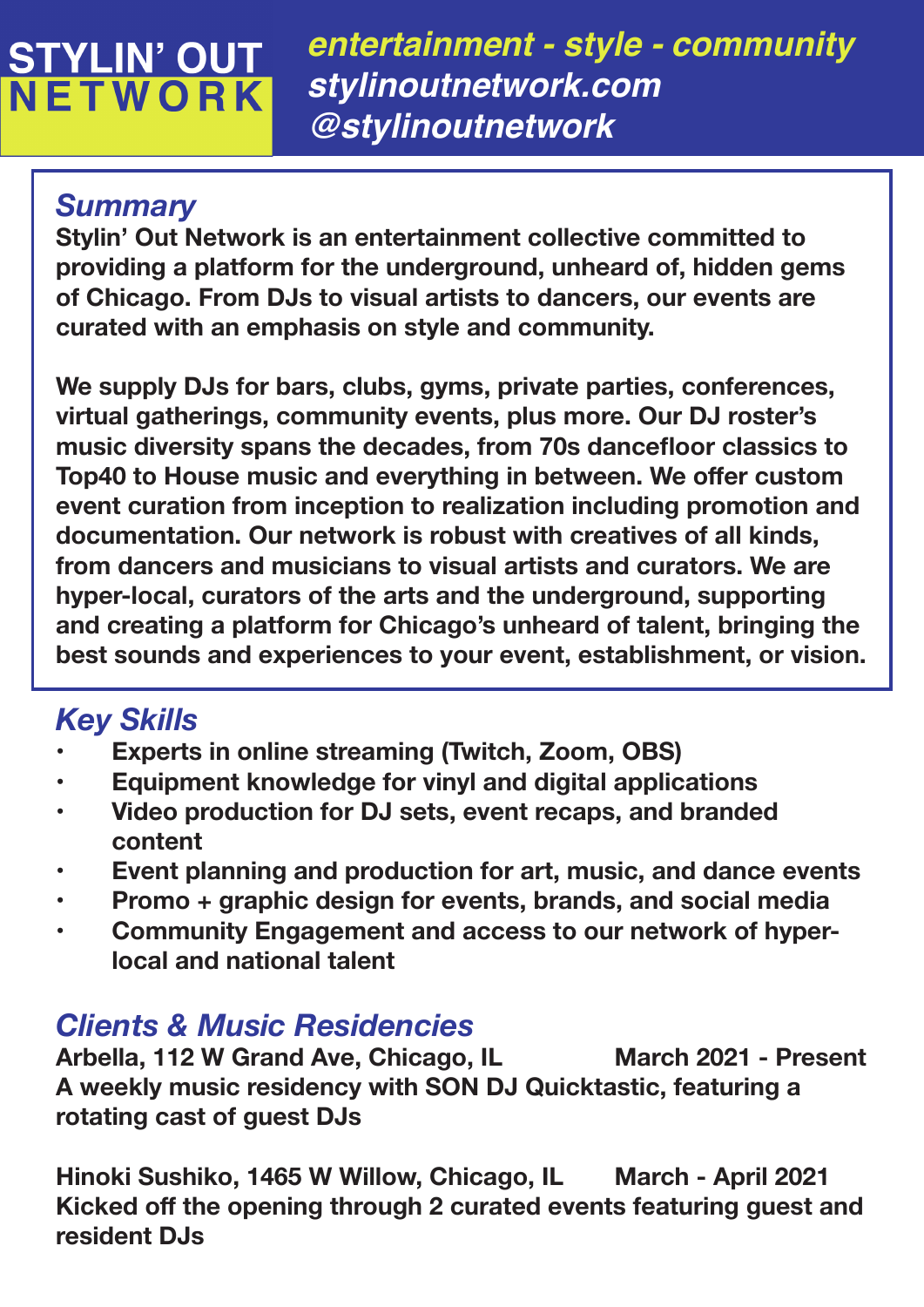## **STYLIN' OUT<br>NETWORK**

*entertainment - style - community stylinoutnetwork.com @stylinoutnetwork*

**Pull Up the City, Humboldt Park, Chicago, IL April 2021 - Present Official sponsor and consultant for performances and event pop-ups** 

**Charivari Worldwide, Detroit, MI November 2020 - Present Graphic design services for global Mixcloud streams, event flyers, and logos**

**People's Action Institute, Chicago, IL May 2020 - Present Provides DJs to spin music during weekly virtual text banking events and leadership conferences**

Elastic Arts, Chicago, IL **Chicago, IL** Cotober 2019 - Present **Curatorial residency held by SON Resident DJ Jillian x; curator for art and music events**

**Sub 51, Chicago, IL August - December 2019 A monthly music residency with SON DJ Virgil7**

G & O Restaurant, Chicago, IL July - December 2019 **A monthly music residency with SON DJ Quicktastic**

### *Community & Volunteer Work*

#### *Fundraising*

**Led a virtual fundraiser to support Brave Space Alliance, a Blackled, Trans-led LGBTQ center working on the Southside of Chicago, which raised over \$400.**

**Donated video production + editing services for the creation of a Go Fund Me promotional video, supporting Pull Up the City, a West Side non-profit organization whose mission is to bring health and wellness equity to underserved communities.** 

**Through our** *Stage Up Project***, donated materials and labor to build an outdoor stage at a West Side vacant lot that was transformed into a community garden.**